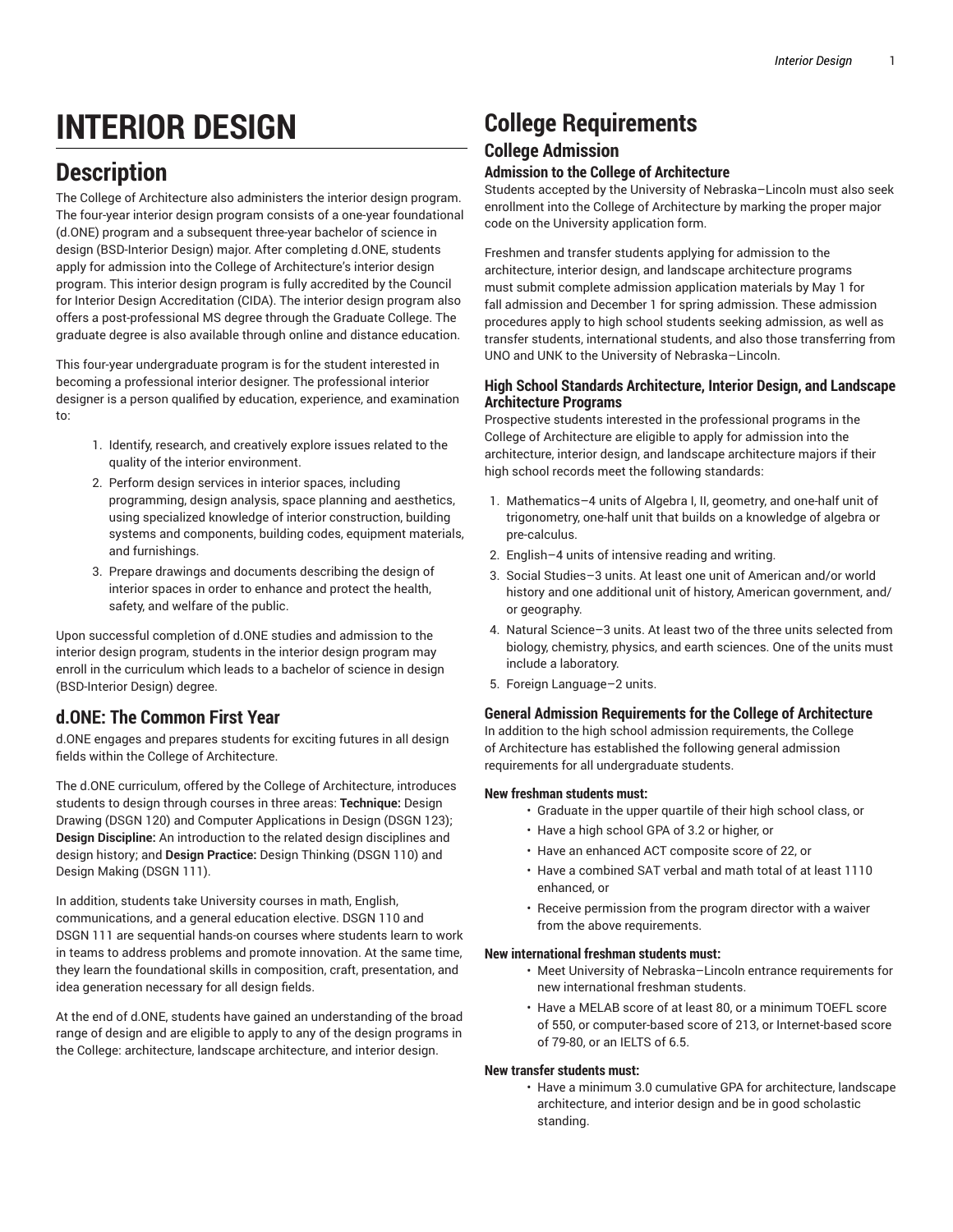**NOTE:** New transfer students must comply with new freshman student entrance requirements if they have completed less than 12 credit hours of college study.

### **New international transfer students must:**

- Meet University of Nebraska–Lincoln entrance requirements for international transfer students.
- Have a MELAB score of at least 80, or a minimum TOEFL score of 550, or computer-based score of 213, or Internet-based score of 79-80, or an IELTS of 6.5.
- Have a minimum 3.0 cumulative GPA and be in good scholastic standing.

## **Students who transfer into the College of Architecture from other colleges at UNL must:**

• Have a minimum 3.0 cumulative GPA for architecture, landscape architecture, and interior design and be in good scholastic standing. Students transferring from UNO and UNK are included in the new transfer student category.

**NOTE:** New transfer students must comply with new freshman student entrance requirements if they have completed less than 12 credit hours of college study.

### **Readmission**

Students who apply for readmission to the College of Architecture must have a minimum 3.0 cumulative GPA for architecture, landscape architecture, and interior design, be in good scholastic standing and receive permission from the dean of the College.

Former students who withdraw after being admitted to the College, or who have been academically suspended and wish to be readmitted, must: a) be readmitted to the College in good scholastic standing and b) be in good scholastic standing in accordance with the program standards and receive permission from the program director. Applicants for readmission will compete for spaces available with all other admission applicants.

# **College Degree Requirements**

# **Minimum Hours Required for Graduation**

Bachelor of Science in Design (BSD-Architecture) – 120 hours

Bachelor of Science in Design (BSD-Interior Design) – 120 hours

Bachelor of Landscape Architecture (BLA) – 120 hours

# **Grading Appeals**

A student wishing to appeal a grade should contact his or her professor for clarification first before an appeal can be filed. If the dispute cannot be resolved with the instructor it is recommended that the student meets with their advisor to get clarification on the appeals process. Appeals are only considered where it can be demonstrated that prejudice or capricious treatment influenced the grade received by the student.

Having exhausted these avenues, a student may then choose to make a formal appeal. The appeal is in the form of a written statement from the student to the program director. The director will then forward the letter to the Faculty Affairs Committee. The deadline for filing a grade appeal (which includes a written statement from the student) is 30 calendar days after the first day of classes of the next regular semester (fall or spring). Appeals filed after the deadline will not be heard.

# **Incomplete Grades**

Incompletes for students in the pre-professional program shall be granted only for reasons outlined in the policy statement adopted by the University Senate. See the Office of the University Registrar's [website](https://registrar.unl.edu) [\(https://registrar.unl.edu\)](https://registrar.unl.edu) for the complete text.

Incompletes given to students in the professional programs are granted at the discretion of the faculty awarding the grade. The faculty and student together must file an incomplete form in the Student Success office to register the anticipated completion date and the grade that will be registered if the work is not completed by that time.

Students will be allowed a maximum of two weeks to remove incompletes from courses that are prerequisites to classes in which they are currently enrolled, or they will be administratively dropped from those courses.

# **Scholastic Standing**

The following scholastic standards have been established to maintain the level of quality for students enrolled in the architecture program:

# **First Year – Architecture, Landscape Architecture, and Interior Design**

Students in the first year (d.ONE) are required to maintain both a semester and cumulative grade point average at or above 2.0. The College places students who fail to meet these standards on academic probation.

# **Second, Third, and Fourth Year – Architecture**

Students in the second, third, and fourth years of the architecture program are required to maintain both a semester and cumulative grade point average of 2.6 to remain in good academic standing. The architecture program also requires that students earn a grade of a C or higher in all required courses. Students who fail to meet this standard are placed on academic probation and will not be permitted to take any new architecture courses without the permission of the program director.

# **Second, Third, and Fourth Year – Interior Design and Landscape Architecture**

Students in the second year are required to maintain both a semester and cumulative grade point average of 2.6. Students in the third and fourth year of the BSD and BLA programs are required to maintain a 2.6 cumulative grade point average to remain in good academic standing. The program also requires that students earn a grade of a C or higher in all required courses. The program places students who fail to meet this standard on academic probation.

# **Master of Architecture**

Students in the M.Arch program are required to maintain a semester grade point average of 3.0 to remain in good academic standing. The program places students who fail to meet this standard on academic probation.

# **Grade Rules**

Students must earn at least a C (2.0) in all courses with an ARCH, DSGN, IDES, or LARC prefix to earn credit toward their degree. Students will be required to retake all required core courses with a grade of C- or below, but will not be required to repeat courses that were taken as electives.

### **Removal of Grades C- or Below**

A student receiving a grade of C- or below for an overall course grade may remove that grade by retaking the same course again and receiving a higher grade at UNL, UNO, or UNK. The higher grade will be used to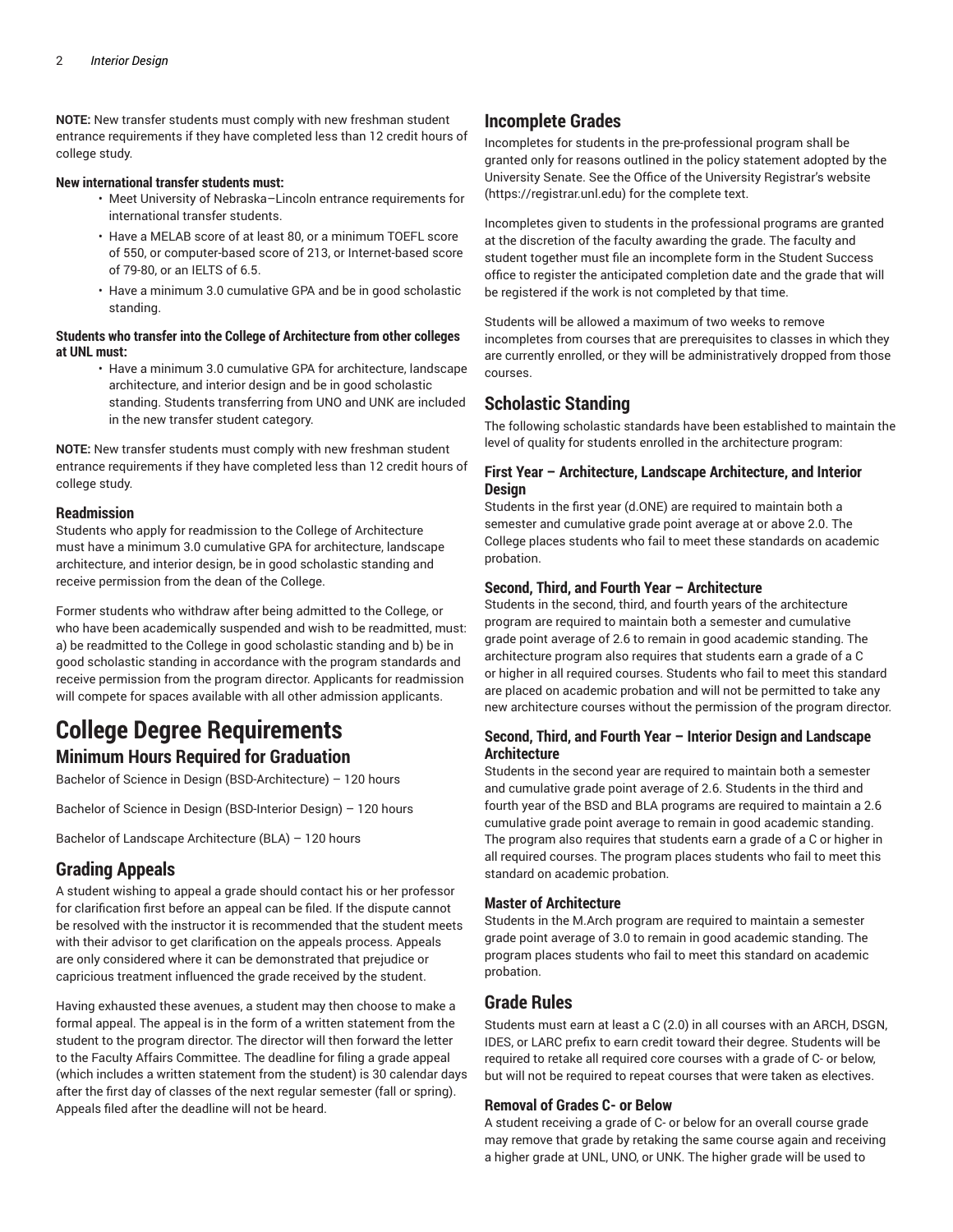compute the student's cumulative grade point average, but all grades appear on the student's transcript. Students who choose to retake a course at an institution outside of the University of Nebraska system may count the course toward their degree requirement, but the grade will not replace the University of Nebraska–Lincoln grade from the student's transcript.

The Pass/No Pass option cannot be used to remove these grades from the grade point average. Please be advised that once a course is no longer taught and no longer offered by the department it is not possible to remove a grade of C- or below through substitution or any other means.

Should a student perform poorly in many courses during a semester it is possible to bankrupt the entire semester's grades. This is a drastic action and should be pursued only after a visit with the student's advisor.

# **Pass/No Pass Limits**

None of the required classes offered in the professional program are offered Pass/No Pass, but a maximum of 12 Pass/No Pass credit hours of humanities, social sciences, or open electives may be taken from departments outside the College of Architecture. ACE courses specified by the College of Architecture may not be taken Pass/No Pass.

Courses taken outside the architecture, landscape architecture, or interior design programs to fulfill the upper-level outside elective requirement at the 800 level or 900 level, with or without a 400-level counterpart, in a minor, collateral, or supporting area of work, can be taken on a Pass/No Pass basis.

# **Transfer Credit Rules**

Transfer credit is evaluated at the College level for general coursework and at the Program level for technical, professional, and non-accredited credits.

# **College Evaluation of Transfer Credit**

First-time students transferring to the College of Architecture from a similar accredited professional degree program will be evaluated on the basis of the current undergraduate catalog in effect at the time the student enrolls in the College of Architecture.

### **Confirmation procedure:**

- 1. It is the student's responsibility to initiate this task.
- 2. The student procedure is to seek review of appropriate materials from the Student Success office.
- 3. A "portfolio review" will determine confirmation of credit. This review will be done by the appropriate faculty member or committee.

# **Evaluation of General Education Credits**

Transfer students who have formally applied for admission will have their academic credits evaluated by the Office of the University Registrar and the College of Architecture. The College will evaluate all hours submitted on an admission application but reserves the right to reject any of these credits.

### **Program Evaluation of Professional Credit**

All professional credits earned at another university to be applied toward the master of architecture degree must be approved by the Professional Program Committee in cooperation with the program director. At least 50 percent of the required coursework for the professional degree must be completed at the University of Nebraska–Lincoln, with the exception of those students who are applying to enter the program with a four-year

degree from an accredited architecture program. No professional transfer credit will be accepted from a non-accredited architecture program.

### **Process**

The program director will select and identify those courses that are applicable to the professional program in architecture, interior design, and landscape architecture programs. The College of Architecture will not accept courses for transfer that are below a 2.0 on a 4-point scale.

### **Evaluation of Technical and Non-accredited Transfer Credits**

Students who desire to transfer credits from technical or non-accredited colleges must have architecture credits evaluated by the director and/ or appropriate program representatives. Non-architecture credits will be evaluated by the appropriate university department.

### **Evaluation of Graphics, Design, and Production Drawing Credit**

Transfer credit for graphics, basic and architectural, landscape architecture, and/or interior design work and production drawings will not be granted until the student's work has been reviewed by the architecture, landscape architecture, or interior design program director. Allowable transfer credit in the design, production drawings, and graphics areas, whether the grades presented are C, B, or A, will be determined from this review and the student placed accordingly.

### **Clarification and Appeal**

The student who has questions about or wishes to appeal the initial College evaluation of his or her transfer credit should contact the program office. If the evaluation is not satisfactorily resolved, the student has the right to register an appeal with the Student Affairs Committee of the architecture, landscape architecture, or interior design programs.

### **Transfer Catalog Year**

Students who have transferred from a community college may be eligible to fulfill the requirements as stated in the catalog for an academic year in which they were enrolled at the community college prior to attending the University of Nebraska-Lincoln. This decision shall be made in consultation with the student's College of Architecture academic advising team (e.g., Student Success Center professional advisor and the appropriate faculty Program Director). Eligibility is based on a) enrollment in a community college during the catalog year the student wishes to utilize, b) maintaining continuous enrollment of at least 12 credit hours per semester at the previous institution for at least 2 semesters, and c) continuous enrollment at the University of Nebraska-Lincoln within 1 calendar year from the student's last term at the previous institution. Students must complete all degree requirements from a single catalog year and within the timeframe allowable for that catalog year.

# **Other College Degree Requirements Off-Campus Programs**

The College of Architecture recognizes the need for some students to pursue their first-year design studies at other institutions. One semester (15 credit hours) of off-campus study should cause minimal delay in students' educational timetables if courses can be selected from the following list and are approved by the College of Architecture. Students are encouraged to coordinate their off-campus architecture, landscape architecture, and interior design programs with the College of Architecture.

# **Recommended Courses**

Calculus (3 hrs) English Composition elective (3 hrs) Humanities and Social Sciences electives (9 hrs) *See University of Nebraska–Lincoln ACE requirements.*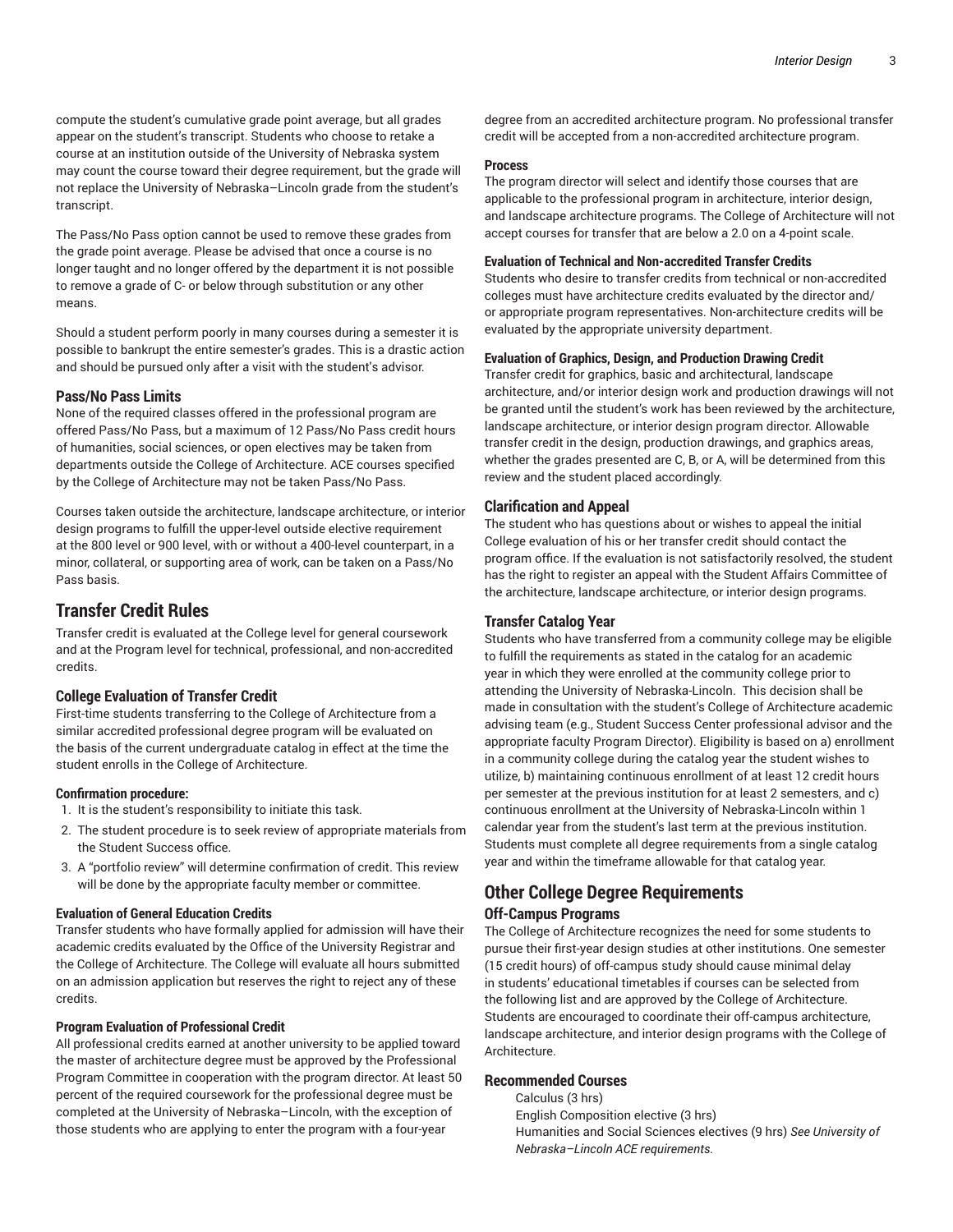Calculus-based Physics (4 hrs) for architecture or Introduction to Horticulture (3 hrs) for landscape architecture Speech (3 hrs)

# **ACE Requirements Achievement-Centered Education (ACE)**

The University of Nebraska–Lincoln requires all students receive a broad general education as part of their academic experience. This requirement translates into the obligation of all students to fulfill the requirements of the ACE [program \(http://ace.unl.edu/\)](http://ace.unl.edu/).

# **English**

Architects, landscape architects, and interior designers must be able to express themselves clearly and concisely. Routinely, architects, interior designers, and landscape architects are called upon to prepare reports, papers, or specifications in which clarity and precision are essential. For this reason, a student must meet more than the English composition course requirement. In daily oral and written work, the student must demonstrate the use of effective English. The dean may require students who fail to meet acceptable standards to do additional work in English composition or speech communication. Each instructor is expected to bring to the dean's attention the students who need additional work.

Students are expected to take ENGL 150 Writing and Inquiry or ENGL 151 Writing and Argument and COMM 286 Business and Professional Communication.

ENGL 186 ESL/Academic Reading Skills, ENGL 187 ESL/Academic Writing Skills, and ENGL 140 Advanced Academic Writing and Usage may not be used to satisfy the freshman English composition requirement.

# **Mathematics**

All students in the College of Architecture are required to receive credit for MATH 104 Applied Calculus. Courses taken as deficiencies to qualify for MATH 104 will not apply as credit toward their degree.

# **Learning Outcomes**

Graduates of interior design will be able to:

- 1. Apply design-specific thinking and methods of inquiry.
- 2. Resolve multiple variables to produce aesthetic, functional, and integrated designs.
- 3. Approach design in an inherently user-based manner.
- 4. Competently use the technologies necessary to be a professional designer.
- 5. Think critically and engage in thoughtful dialog with other disciplines.
- 6. Competently communicate their designs and thinking through diagrams, sketches, drawings and models.
- 7. Lead design innovations in both process and results.

# **Major Requirements**

# **Interior Design Curriculum**

The interior design curriculum begins with a one-year design core called d.ONE. d.ONE introduces students to the fundamentals of design thinking and design making. The d.ONE program is followed by three years of interior design instruction leading to a bachelor of science in design–interior design. The interior design program is fully accredited by the Council for Interior Design Accreditation (CIDA).

### **Interior Design: Common First Year, First Semester**

| DSGN 10                               | College of Architecture Smart Start                                          | 0  |
|---------------------------------------|------------------------------------------------------------------------------|----|
| <b>DSGN 101</b>                       | Introduction to Design                                                       | 2  |
| <b>DSGN 110</b>                       | Design Thinking (ACE 7)                                                      | 3  |
| <b>DSGN 120</b>                       | Design Drawing                                                               | 3  |
| <b>Composition Elective (ACE 1)</b>   |                                                                              | 3  |
| <b>ENGL 150</b>                       | Writing and Inquiry                                                          |    |
|                                       | or ENGL 151 Writing and Argument                                             |    |
| <b>ACE 6 Elective</b>                 |                                                                              | 3  |
| Credit Hours Subtotal:                |                                                                              | 14 |
|                                       | Interior Design: Common First Year, Second Semester                          |    |
| <b>DSGN 111</b>                       | Design Making                                                                | 4  |
| <b>DSGN 123</b>                       | <b>Computer Applications in Design</b>                                       | 3  |
| <b>DSGN 140</b>                       | History of Design (ACE 5)                                                    | 3  |
| <b>MATH 104</b>                       | Applied Calculus (ACE 3)                                                     | 3  |
| <b>Communication Elective (ACE 2)</b> |                                                                              | 3  |
| <b>COMM 286</b>                       | <b>Business and Professional Communication</b>                               |    |
| Credit Hours Subtotal:                |                                                                              | 16 |
|                                       | <b>Interior Design: Second Year, First Semester</b>                          |    |
| <b>IDES 210</b>                       | Interior Design Studio I: Fundamentals of<br>Designing Interior Environments | 5  |
| <b>IDES 221</b>                       | Imaginative Representation                                                   | 1  |
| <b>IDES 300</b>                       | Interior Design-Materials                                                    | 3  |
| ARCH <sub>231</sub>                   | <b>Structural Fundamentals</b>                                               | 3  |
| ARCH 241                              | Architecture History and Theory II                                           | 3  |
| Credit Hours Subtotal:                |                                                                              | 15 |
|                                       | <b>Interior Design: Second Year, Second Semester</b>                         |    |
| <b>IDES 200</b>                       | Programs, Codes and Standards                                                | 3  |
| <b>IDES 211</b>                       | Interior Design Studio II                                                    | 5  |
| <b>IDES 222</b>                       | Designing in Revit                                                           | 1  |
| IDES 334 /<br><b>ARCH 334</b>         | <b>Building Environmental Technical Systems</b><br>Ш                         | 3  |
| <b>IDES 445</b>                       | History of Interiors and Designed Objects                                    | 3  |
| Credit Hours Subtotal:                |                                                                              | 15 |
|                                       | <b>Interior Design: Third Year, First Semester</b>                           |    |
| <b>IDES 301</b>                       | <b>Material Applications</b>                                                 | 3  |
| <b>IDES 310</b>                       | Interior Design Studio III                                                   | 5  |
| <b>IDES 433</b>                       | <b>Interior Construction Documents</b>                                       | 3  |
| <b>TMFD 206</b>                       | Textiles (ACE 4)                                                             | 3  |
| Credit Hours Subtotal:                |                                                                              | 14 |
|                                       | <b>Interior Design: Third Year, Second Semester</b>                          |    |
| <b>IDES 311</b>                       | Interior Design Studio IV                                                    | 5  |
| <b>IDES 318</b>                       | Professional Practices for Interior Design                                   | 3  |
| <b>IDES 455</b>                       | Environmental Behavior & Social Factors in<br>the Built Environment          | 3  |
| <b>Professional History Elective</b>  |                                                                              | 3  |
| Open Elective                         |                                                                              | 1  |
| Credit Hours Subtotal:                |                                                                              | 15 |
|                                       | Interior Design: Summer Session (Between 3rd & 4th Year)                     |    |
| <b>IDES 395</b>                       | Professional Internship                                                      | 3  |
| Credit Hours Subtotal:                |                                                                              | 3  |
|                                       | Interior Design: Fourth Year, First Semester                                 |    |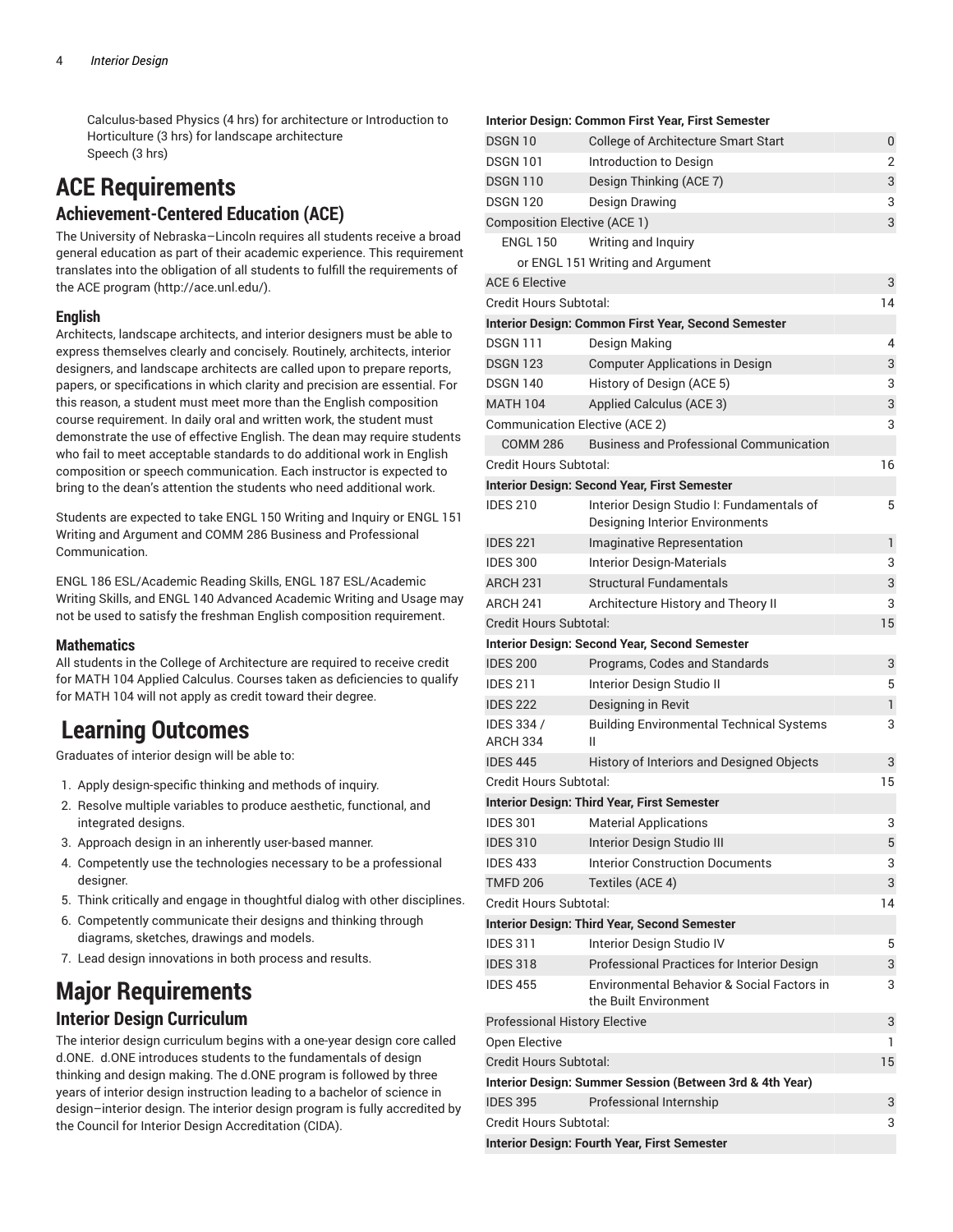| <b>DSGN 410</b>                                                                                          | Design Studio: Collaborate<br>(Interdisciplinary)    | 5 |                           |     |
|----------------------------------------------------------------------------------------------------------|------------------------------------------------------|---|---------------------------|-----|
| <b>IDES 489 /</b><br><b>ARCH 489 /</b><br><b>LARC 489</b>                                                | Design Research (Interdisciplinary)                  | 3 |                           |     |
| <b>Professional Elective</b>                                                                             |                                                      |   |                           |     |
| Open Elective                                                                                            |                                                      | 3 |                           |     |
| Credit Hours Subtotal:                                                                                   |                                                      |   |                           |     |
|                                                                                                          | <b>Interior Design: Fourth Year, Second Semester</b> |   |                           |     |
| <b>IDES 411</b>                                                                                          | Interior Design Studio V: Capstone Studio            | 5 |                           |     |
| <b>Professional Elective</b><br><b>ACE 8 Elective</b><br><b>ACE 9 Elective</b><br>Credit Hours Subtotal: |                                                      |   |                           |     |
|                                                                                                          |                                                      |   | <b>Total Credit Hours</b> | 120 |

# **Additional Major Requirements Grade Rules**

# **C- and D Grades**

Students must earn at least a C (2.0) in all courses with an ARCH, DSGN, IDES, or LARC prefix to earn credit toward their degree. Students will be required to retake all core required courses with a grade of C- or below, but will not be required to repeat courses that were taken as electives.

# **Pass/No Pass**

None of the required classes offered in the professional program are offered Pass/No Pass, but a maximum of 12 Pass/No Pass credit hours of humanities, social sciences, or open electives may be taken from departments outside the College of Architecture.

Courses taken outside the architecture, landscape architecture, or interior design programs to fulfill the upper-level outside elective requirement at the 800 level or 900 level, with or without a 400-level counterpart, in a minor, collateral, or supporting area of work, can be taken on a Pass/No Pass basis.

# **GPA Requirements First Year, Interior Design**

Students in the first year (d.ONE) are required to maintain both a semester and cumulative grade point average at or above 2.0. The College places students who fail to meet these standards on academic probation.

# **Second, Third and Fourth Year, Interior Design**

Students in the second year are required to maintain both a semester and cumulative grade point average of 2.6. Students in the third and fourth year of the interior design program are required to maintain a 2.6 cumulative grade point average to remain in good academic standing. The program also requires the students earn a grade of C or higher in all required courses. The program places students who fail to meet this standard on academic probation.

# **IDES 200 Programs, Codes and Standards**

**Prerequisites:** Admission into the professional interior design program **Description:** An in-depth study of programs, standards, and codes and their application with which an interior designer is concerned. **Credit Hours**: 3

**Max credits per semester:** 3 **Max credits per degree:** 3 **Grading Option:** Graded

**IDES 201 Introduction to Product & Industrial Design Prerequisites:** Admission to the College of Architecture. **Description:** An investigation into industrial design, the history of the profession, process and methods used in the creation of objects, and contemporary issues facing the field. **Credit Hours**: 3 **Max credits per semester:** 3 **Max credits per degree:** 3 **Grading Option:** Graded **Offered:** FALL **IDES 210 Interior Design Studio I: Fundamentals of Designing Interior Environments Prerequisites:** Admitted to Professional Interior Design Program **Description:** Introduction to the design, analysis, representation, and communication of interior environments. Studies of the application of design principles as formal space making strategies, understanding the role of design components in interiors, and the spatial systems that are

integral to space and place-making

# **Credit Hours**: 5 **Max credits per semester:** 5 **Max credits per degree:** 5

**Grading Option:** Graded **Offered:** FALL

**Prerequisite for:** IDES 211; IDES 221; IDES 300

## **IDES 211 Interior Design Studio II Prerequisites:** IDES 210

**Description:** A continuation of IDES210 with an emphasis on design processes to identify, analyze, and integrate design components and primary interior spatial systems into responsive interiors. Projects studied increase in complexity and scale.

**Credit Hours**: 5 **Max credits per semester:** 5 **Max credits per degree:** 5 **Grading Option:** Graded **Offered:** SPRING **Prerequisite for:** IDES 310

# **IDES 221 Imaginative Representation**

**Prerequisites:** Admission into the professional interior design program. Parallel IDES 210.

**Description:** Acquire a basic skill set that can be used to negotiate representation, drawing and digital modeling methods in multiple outputs. Representation and visualization will be explored as methods in which to inform, imagine and inspire design narratives.

**Credit Hours**: 1 **Max credits per semester:** 1 **Max credits per degree:** 1

**Grading Option:** Graded **Offered:** FALL

# **IDES 222 Designing in Revit**

**Prerequisites:** Admission into Professional Interior Design Program. Parallel IDES 211

**Description:** An introduction into basic operations, design strategies, and customization in Revit software.

**Credit Hours**: 1 **Max credits per semester:** 1 **Max credits per degree:** 1 **Grading Option:** Graded **Offered:** SPRING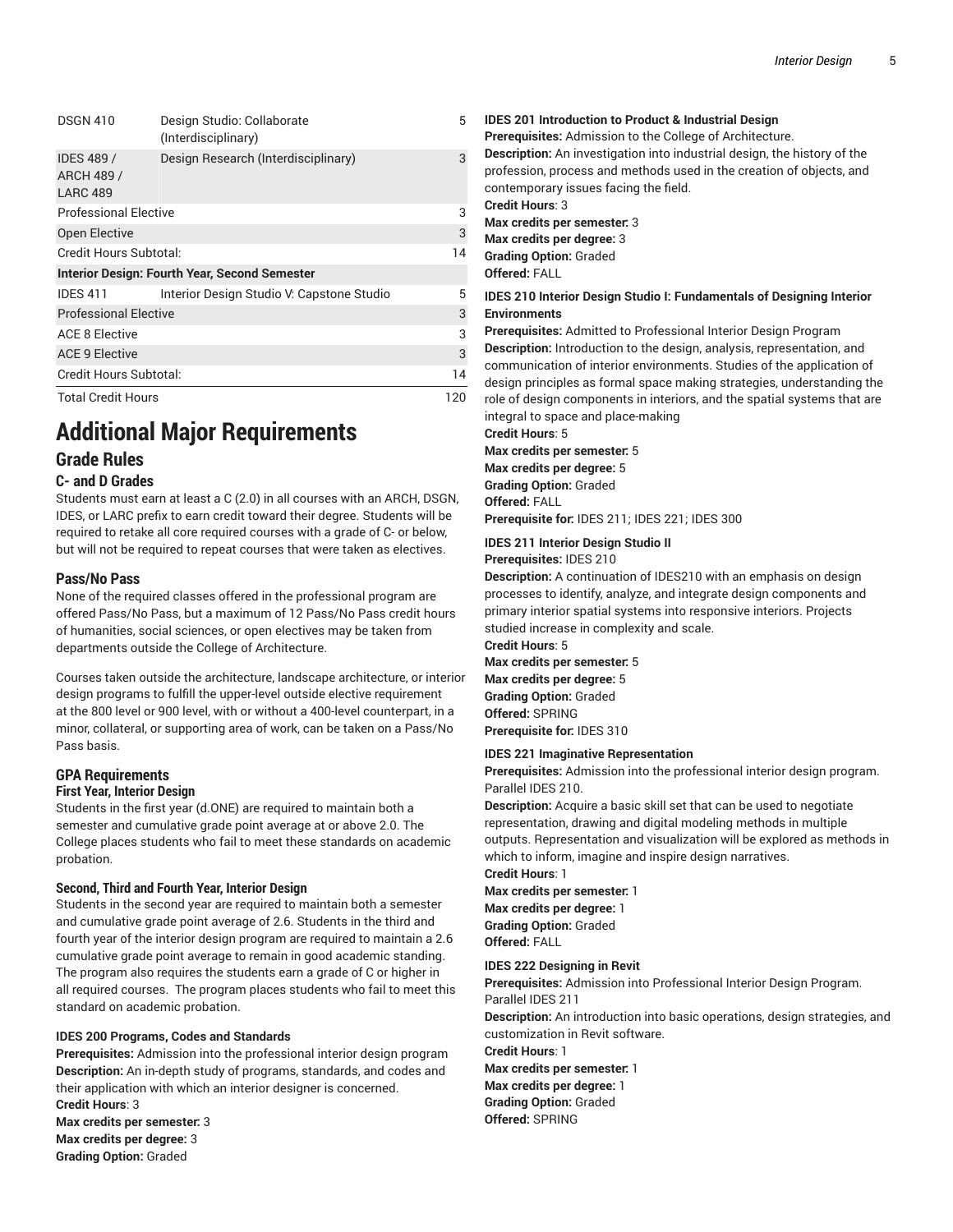### **IDES 300 Interior Design-Materials**

**Prerequisites:** Formal acceptance into the Interior Design Program. Parallel IDES 210.

**Description:** In-depth study of the materials with which an interior designer is concerned: floor coverings, wall coverings, lighting and lighting fixtures, window treatments, and accessories.

**Credit Hours**: 3

**Max credits per semester:** 3

**Max credits per degree:** 3 **Grading Option:** Graded with Option **Offered:** FALL

**Prerequisite for:** IDES 301

# **IDES 301 Material Applications**

**Prerequisites:** IDES 300; formal acceptance into the interior design program; parallel IDES 310.

**Description:** Conceptual application and aesthetic study of materials and the impact they have on an interior environments atmosphere and experience. Fabrication tools and techniques are studied and tested as they relate to the customization of materials and objects for interiors. **Credit Hours**: 3

**Max credits per semester:** 3 **Max credits per degree:** 3 **Grading Option:** Graded **Offered:** FALL **Course and Laboratory Fee:** \$60

**IDES 310 Interior Design Studio III**

# **Prerequisites:** IDES 211

**Description:** Emphasis on the design process and advancement of problem solving skills related to interior design and the proximate environments; such as analysis, inventory and integration of multiple variables, utilizing data and research to establish meaningful design intentions, strategic programming, and the re-adaptation of old typologies into current and emerging spatial solutions.

**Credit Hours**: 5 **Max credits per semester:** 5 **Max credits per degree:** 5 **Grading Option:** Graded **Offered:** FALL **Prerequisite for:** IDES 301; IDES 311

# **IDES 311 Interior Design Studio IV**

# **Prerequisites:** IDES 310

**Description:** A continuation of IDES 310, with emphasis on the role of the interior as it relates to social and civic systems. Advanced studies occur in space-making methodologies, visual communication and representation techniques, and interior specifications related to materiality and building/safety standards.

**Credit Hours**: 5 **Max credits per semester:** 5 **Max credits per degree:** 5 **Grading Option:** Graded **Offered:** SPRING **Prerequisite for:** DSGN 410; IDES 318; IDES 395; IDES 411

# **IDES 318 Professional Practices for Interior Design**

**Prerequisites:** Parallel: IDES 311.

**Description:** Legal, business, and ethical procedures and practices of interior design.

**Credit Hours**: 3 **Max credits per semester:** 3 **Max credits per degree:** 3 **Grading Option:** Graded with Option **Prerequisite for:** IDES 395

### **IDES 334 Building Environmental Technical Systems II Crosslisted with:** ARCH 334

**Prerequisites:** Admission to the third year architecture or Interior Design Program.

**Description:** Architectural lighting and acoustical systems of buildings for non-engineers. Fundamentals of light and vision, lighting equipment, requirements for building lighting, fundamentals of sound and hearing, room acoustics, noise control, and basic design methods for both architectural lighting and acoustics.

**Credit Hours**: 3

**Max credits per semester:** 3 **Max credits per degree:** 3 **Grading Option:** Graded

### **IDES 395 Professional Internship**

**Prerequisites:** Completion of IDES 311, IDES 318, and IDES 433 **Description:** A required, professionally-oriented experience that must be supervised by a qualified (licensed or registered) design professional and supervised by a faculty coordinator.

**Credit Hours**: 3 **Max credits per semester:** 3 **Max credits per degree:** 3 **Grading Option:** Graded

# **IDES 411 Interior Design Studio V: Capstone Studio**

**Prerequisites:** IDES 311

**Description:** Design of a comprehensive multipurpose interior space that addresses and challenges disciplinary topics and results in complete drawings and specifications.

**Credit Hours**: 5 **Max credits per semester:** 5 **Max credits per degree:** 5 **Grading Option:** Graded **Offered:** SPRING **ACE:** ACE 10 Integrated Product

### **IDES 417 Product Design**

**Crosslisted with:** ARCH 417, ARCH 617, ARCH 817, IDES 817, LARC 417 **Prerequisites:** Admission to a professional program in the College of Architecture.

**Description:** Generate a design from conception to a finished product that emphasizes the awareness of the human and the environment in the creation of product design solutions.

**Credit Hours**: 3 **Max credits per semester:** 3 **Max credits per degree:** 3 **Grading Option:** Graded **Offered:** FALL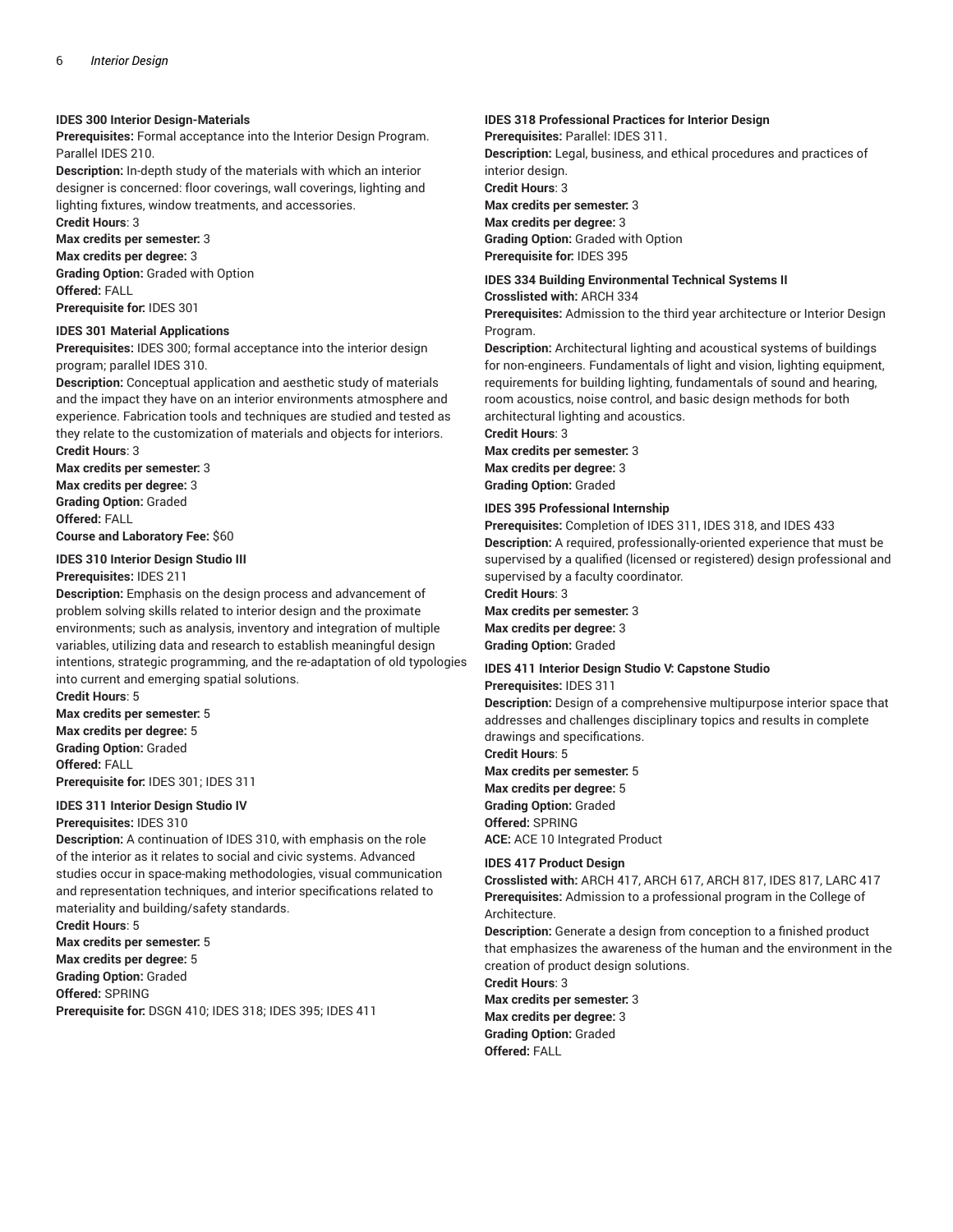### **IDES 420 Branding**

### **Crosslisted with:** IDES 820

**Prerequisites:** Acceptance into the IDES, ARCH or LARC professional program, or into the MS in Architecture programs

**Description:** An examination of the relationship between the Brand and the Branded Environment and the emotional connections created. **Credit Hours**: 3

**Max credits per semester:** 3 **Max credits per degree:** 3 **Grading Option:** Graded

#### **IDES 421 Environmental Graphic Design**

**Crosslisted with:** IDES 821

**Prerequisites:** Acceptance into the IDES, ARCH or LARC professional program, or into the MS in Architecture programs

**Description:** Focuses on the way people understand the built environment. Design for wayfinding, information graphics, architectural graphics such as signage, exhibit design, and themed environments. **Credit Hours**: 3

**Max credits per semester:** 3 **Max credits per degree:** 3 **Grading Option:** Graded

### **IDES 433 Interior Construction Documents**

**Prerequisites:** Admission to the professional program in interior design. **Description:** Basic set of construction documents for a small residential or commercial space. Set includes demolition, partition, and reflected ceiling plans, power and communication plans, finish and furnishings plans, interior elevations, sections, details and schedules. Expression of design intent as construction documents is reinforced in lecture, structured studio experiences, and site visits.

**Credit Hours**: 3 **Max credits per semester:** 3

**Max credits per degree:** 3 **Grading Option:** Graded with Option **Prerequisite for:** IDES 395

# **IDES 445 History of Interiors and Designed Objects**

**Crosslisted with:** IDES 845

**Prerequisites:** Admission to the professional program in interior design or architecture.

**Description:** History and development of interiors and furnishings from prehistoric times to the present day, emphasizing the eighteenth, nineteenth, and twentieth centuries. Interiors and furnishings focused on the West yet considered within a global context.

**Credit Hours**: 3 **Max credits per semester:** 3 **Max credits per degree:** 3 **Grading Option:** Graded **ACE:** ACE 5 Humanities ACE 7 Arts

## **IDES 455 Environmental Behavior & Social Factors in the Built Environment**

### **Crosslisted with:** IDES 855

**Description:** Introduction to the relationship between human behavior and the environment. Key areas of inquiry address a continuum of scale: person, home, building, community and city.

**Credit Hours**: 3 **Max credits per semester:** 3 **Max credits per degree:** 3 **Grading Option:** Graded **Offered:** SPRING

### **IDES 458 The Changing Workplace**

**Crosslisted with:** ARCH 458, ARCH 558, ARCH 858, IDES 858

**Description:** Survey and integration of theory, methods, research and findings from the social, behavioral, and managerial sciences as they relate to the design of work environments. Factors effecting change in the contemporary workplace.

**Credit Hours**: 3

**Max credits per semester:** 3 **Max credits per degree:** 3 **Grading Option:** Graded

# **IDES 461 Design of Senior Housing**

**Crosslisted with:** IDES 861

**Prerequisites:** Acceptance into the IDES, ARCH or LARC professional program, or into the MS in Architecture programs

**Description:** Focuses on critical issues in aging and their application to the built environment. Theoretical concepts related to aging and the environment will be examined. Emphasis will be placed on the application of evidence based to design to project solutions.

**Credit Hours**: 3

**Max credits per semester:** 3 **Max credits per degree:** 3 **Grading Option:** Graded

### **IDES 464 Suburbanism**

**Crosslisted with:** IDES 864 **Notes:** Online seminar.

**Description:** Engages in multi-faceted discourse on the built environment, development, and design of suburbia. Emphasis is placed on the role of design and its impact on the physical, social, political and economic structures of the suburbs and the single-family home. Examines multiple scales from various points of view.

**Credit Hours**: 3 **Max credits per semester:** 3 **Max credits per degree:** 3 **Grading Option:** Graded **Offered:** SUMMER

#### **IDES 481 Women in Design**

**Crosslisted with:** ARCH 481, ARCH 581, ARCH 881 **Prerequisites:** Admission to the BSD program.

**Description:** Intensive study of particular historical and contemporary contributions by women to the design professions related to the built environment. Evaluation of design work by and about women seen in their aesthetic and intellectual context. Examinations of the roles and values of women in design and their impact on the assumptions and issues currently held by the profession.

**Credit Hours**: 3

**Max credits per semester:** 3 **Max credits per degree:** 3 **Grading Option:** Graded

### **IDES 482 Advanced Color Theory**

**Crosslisted with:** ARCH 482, ARCH 582, ARCH 882, IDES 882 **Prerequisites:** Admission to the third year in architecture or Interior Design Program. **Description:** Advanced color theories and their application to the Built environment.

**Credit Hours**: 3

**Max credits per semester:** 3

**Max credits per degree:** 3

**Grading Option:** Graded